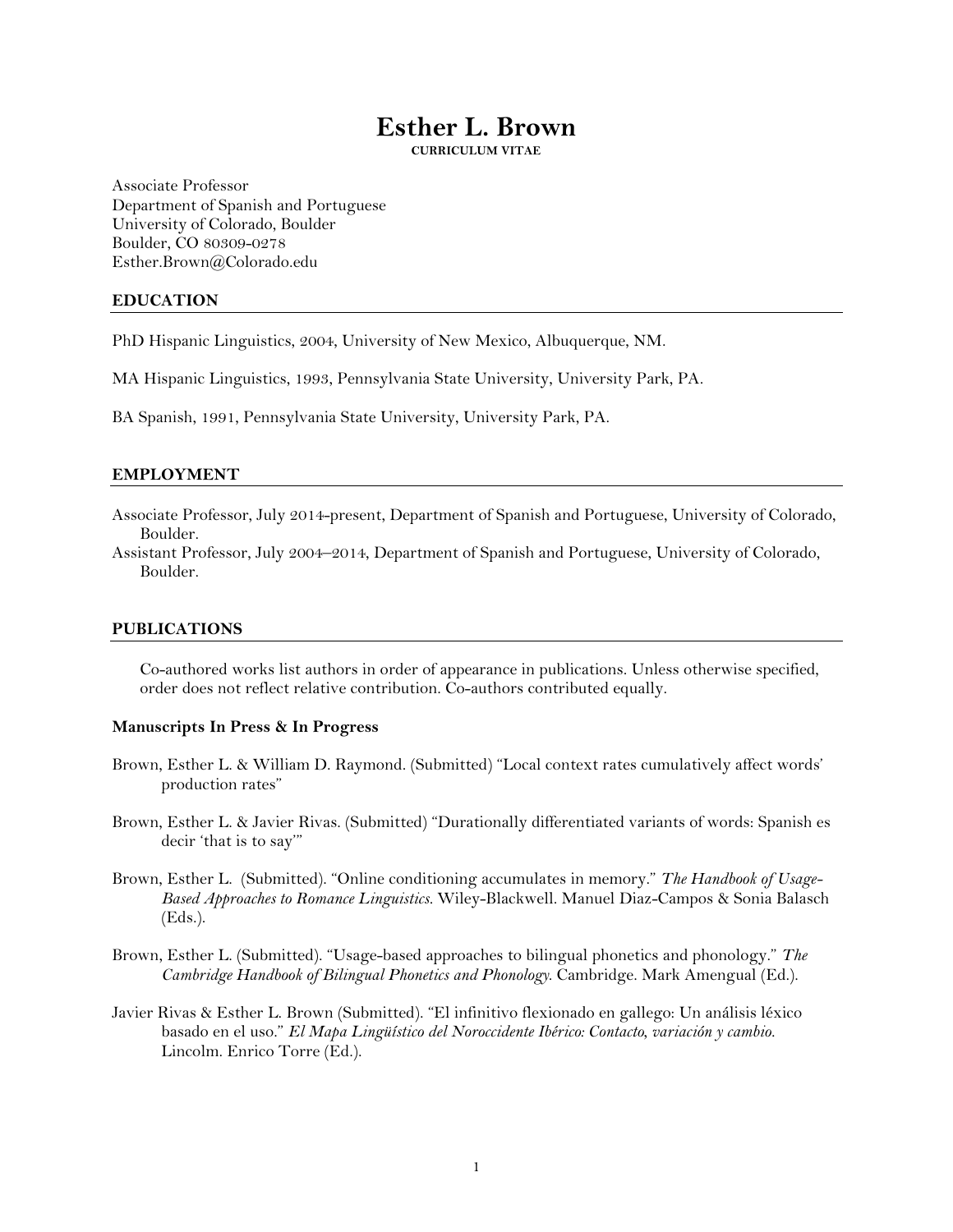Javier Rivas & Esther.L. Brown. (Submitted) "Variable Indirect Object Pronoun Expression: A usagebased analysis of Galician and Spanish*" Referring to Discourse Participants in Ibero-Romance Languages.* Language Science Press. Peter Herbeck & Pekka Posio (Eds.).

## **Articles in Refereed Journals**

- Brown, Esther L. & Naomi Shin. (in press). Acquisition of cumulative conditioning effects on words: Spanish-speaking children's [subject pronoun + verb] usage. *First Language*
- Brown, Esther L., William D. Raymond, Earl K. Brown, & Richard J. File-Muriel. 2021. Lexical impacts of words' history of occurrence in fast speech: Word and segment shortening in Spanish. *Corpus Linguistics and Linguistic Theory* 19.1
- Rivas, Javier & Esther Brown. 2021. O infinitivo flexionado en galego: unha análise variacionista baseada na lingua oral. *Estudos de Lingüística Galega*, 13.
- Brown, Esther L. & Javier Rivas. 2019. Bringing purported black sheep into the fold: Galician inflected infinitives and Spanish pre-infinitival nominative subjects. *Languages,* 40.2.
- Rivas, Javier, Esther L. Brown, & Mayra Cortés-Torres. 2018. Variable subject pronominal expression in non-finite clauses: Implications for variant patterns and emergent contexts. *Lingua, 215, 27-39*.
- Raymond, William D., Esther L. Brown, & Alice Healy. 2016. Cumulative context effects and variant lexical representations: Word use and English final t/d deletion. *Language Variation and Change* 28, 175–202.
- Brown, Esther L. & Mark Amengual. 2015. Fine-grained and probabilistic crosslinguistic influence in the pronunciation of cognates: Evidence from corpus-based spontaneous conversation and experimentally elicited data. *Studies in Hispanic and Lusophone Linguistics* 8, 59-83.
- Brown, Esther L. 2015. The role of discourse context frequency in phonological variation: A usagebased approach to bilingual speech production. *International Journal of Bilingualism* 19, 387-406.
- Rivas, Javier & Esther L. Brown. 2013. Concordancia variable con haber en español puertorriqueño. *Boletín de Lingüística* 24, 102-118.
- Brown, Esther L. & Javier Rivas. 2012. Grammatical relation probability: How usage-patterns shape analogy. *Language Variation and Change* 24, 317–341.
- Brown, Esther L. & William D. Raymond. 2012. How discourse context shapes the lexicon: Explaining the distribution of Spanish f- / h- words. *Diachronica*, 29.2, 139–161.
- Rivas, Javier & Esther L. Brown. 2012. Stage-level and Individual-level distinction in morphological variation. *Borealis: An International Journal of Hispanic Linguistics* 1,2. 73–90.
- Rivas, Javier & Esther L. Brown. 2011. Correlaciones entre forma y función en las construcciones interrogativas parciales del español de Puerto Rico / Form ~ function correlations in WHinterrogative constructions in Puerto Rican Spanish. *Estudios de Lingüística de la Universidad de Alicante* 25, 289–315.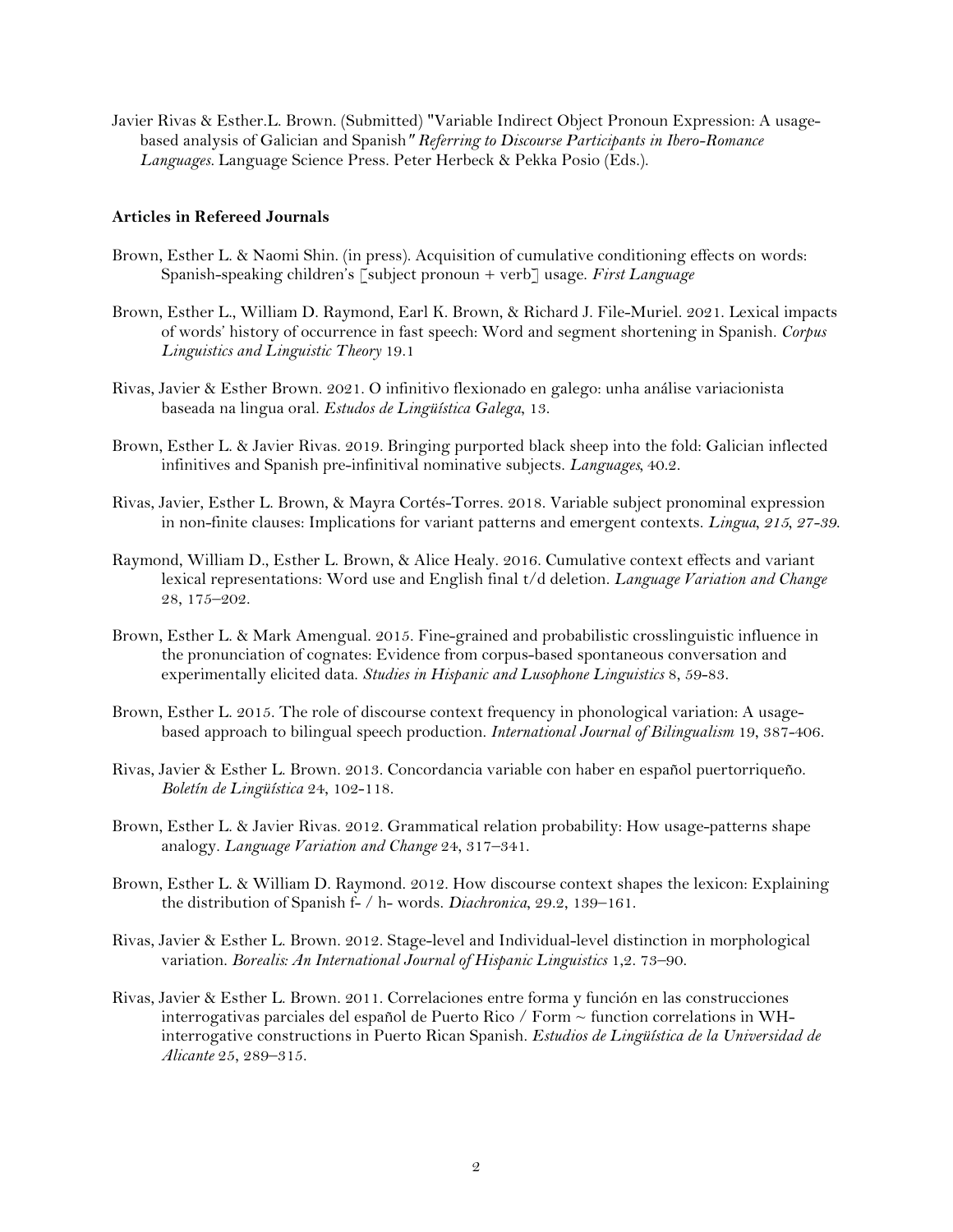- Brown, Esther L. & Javier Rivas. 2011. Subject ~ Verb word-order in Spanish interrogatives: a quantitative analysis of Puerto Rican Spanish. *Spanish in Context* 8.1, 23–49.
- Rivas, Javier & Esther L. Brown. 2010. Las interrogativas hendidas en español: ¿cómo es que se usan? *Southwest Journal of Linguistics*, 29.2, 75–95.
- Brown, Esther L. & \*David Harper (\*secondary author). 2009. Phonological evidence of crosslinguistic exemplar connections. *Studies in Hispanic and Lusophone Linguistics* 2.2, 257–274.
- Brown, Esther L. 2006. The velarization of labial, coda stops in Spanish: a frequency account. *Revista de Lingüística Teórica y Aplicada*, 44.2, 47–58.
- Brown, Esther L. 2005. Syllable-initial /s/ in Traditional New Mexican Spanish: Linguistic Factors Favoring Reduction 'ahina'. *Southwest Journal of Linguistics*, 24, 1–2, 13–30.
- Brown, Esther L. 2005. New Mexican Spanish: Insight into the variable reduction of 'la ehe inihial' (/s-/). *Hispania* 88.4, 813–824.

#### **Articles In Refereed Edited Volumes**

- Brown, Esther L. 2018. "Cumulative exposure to phonetic reducing environments marks the lexicon: Spanish /d-/ words spoken in isolation". *Functionalist and Usage-based Approaches to the Study of Language: In honor of Joan L. Bybee*. John Benjamins. 192, 127.
- Brown, Esther L. 2018. "Usage-based approaches to Spanish Linguistics". *Handbook of Spanish Linguistics.* Cambridge University Press.
- Brown, Esther L. 2013. "Word classes in studies of phonological variation: Conditioning factors or epiphenomena?" *Selected Proceedings of the 15th Hispanic Linguistics Symposium*. Eds. Chad Howe, Sarah Blackwell & Margaret Lubbers Quesada. Somerville, MA: Cascadilla Proceedings Project. 179-186.
- Brown, Esther L. & \*Mayra Cortés-Torres (\*secondary author). 2013. "Puerto Rican intensifiers: ¡bien/muy variables!" *Selected Proceedings for the 6th International Workshop on Spanish Sociolinguistics*. Eds. Ana M. Carvalho & Sara Beaudrie. Somerville, MA: Cascadilla Proceedings Project. 11-19.
- Raymond, William D. & Esther L. Brown. 2012. "Are effects of word frequency effects of context of use? An analysis of initial fricative reduction in Spanish." *Frequency Effects in Language. Vol 2: Learning and Processing*. Eds. Stefan Th. Gries & Dagmar S. Divjak. The Hague: Mouton de Gruyter. 35– 52.
- Brown, Earl K. & Esther L. Brown. 2012. "Syllable-final and syllable-initial /s/ reduction in Cali, Colombia: One variable or two?" *Linguistic Studies in Colombian Varieties of Spanish*. Eds. Richard File-Muriel & Rafael Orozco. Madrid: Iberoamericana. 89–106.
- Brown, Esther L. & Mayra Cortés-Torres. 2012. "Syntactic and pragmatic usage of the [*estar* + adjective] construction in Puerto Rican Spanish: ¡Está brutal!" *Selected Proceedings of the 2010 Hispanic Linguistics Symposium.* Eds. Kimberly Geeslin & Manuel Díaz-Campos. Somerville, MA: Cascadilla Proceedings Project. 61–74.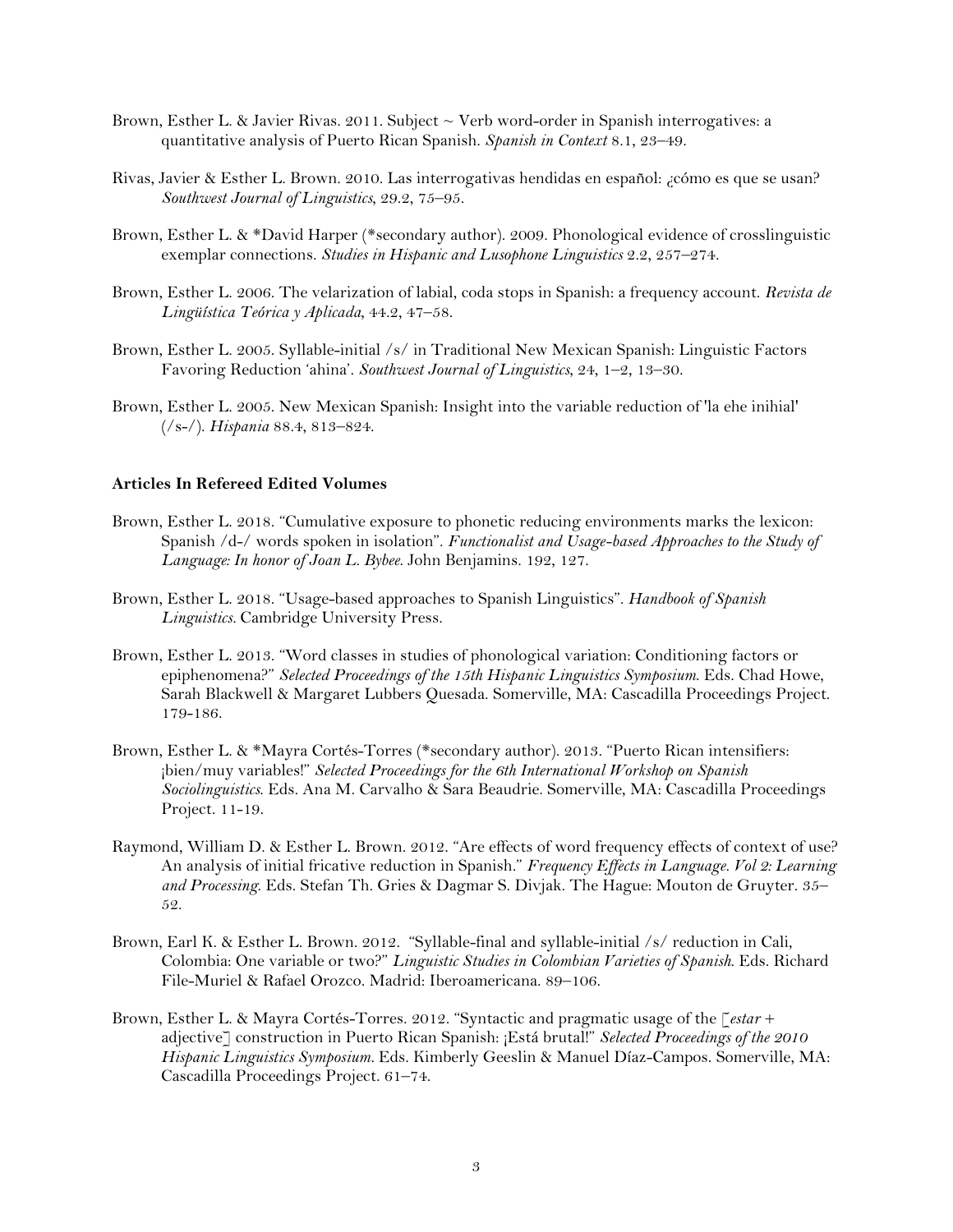- Rivas, Javier & Esther L. Brown. 2010. "Variable development of intersubjectivity in Spanish." *A Mosaic of Corpus Linguistics. Selected Approaches*. Eds. Aquilino Sánchez & Moisés Almela. Frankfurt/Berlin: Peter Lang Frankfurt. 61–78.
- Brown, Esther L. & Rena Torres Cacoullos. 2003. "Spanish /s/: A different story from beginning (initial) to end (final)." A Romance Perspective in Language Knowledge and Use. *Selected Papers from the 31st Linguistic Symposium on Romance Languages* (LSRL), Chicago, 19–22 April 2000 (Current Issues in Linguistic Theory (CILT) 238), Eds. Rafael Núñez-Cedeño, Luis López, and Richard Cameron. Amsterdam/Philadelphia: John Benjamins. 22–38.
- Brown, Esther L. & Rena Torres Cacoullos. 2002. ¿Qué le vamoh aher?: Taking the syllable out of Spanish /s/-reduction. *University of Pennsylvania Working Papers in Linguistics (PWPL) 8.3, Papers from NWAV 30*, Eds. Daniel Ezra Johnson and Tara Sanchez. Philadelphia: University of Pennsylvania Press. 17–31.

# **Articles in conference proceedings**

- Brown, Esther L. & William D. Raymond. 2012. De la articulación a la lexicalización: El papel de factores lingüísticos en la reducción histórica de F- latina en español. *Actas del VIII Congreso Internacional de Histórica de la Lengua Española*. Ed. Emilio Montero Cartelle. 493–503.
- Rivas, Javier & Esther L. Brown. 2009. No sé as a discourse marker in Spanish: A corpus-based approach to a cross-dialectal comparison. Eds. A. Sanchez and P. Cantos Gómez. *A Survey on Corpus-based Research. Panorama de Investigaciones basadas en corpus*. Murcia: AELINCO, 631–645. Proceedings of 1st International Conference on Corpus Linguistics. 7–9 May 2009, University of Murcia.

# **Book Reviews**

- Brown, Esther L. 2010. Review of Bills, Garland & Neddy Vigil, The Spanish Language of New Mexico and Southern Colorado: A Linguistic Atlas. University of New Mexico Press. 2008. *Hispania*, 93,1, March, 157–158.
- Brown, Esther L. 2006. Review of Blackwell, Sara, Implicatures in Discourse. The Case of Spanish NP Anaphora, Benjamins, 2003. *Hispania*, 89,4, December, 901–902.
- Brown, Esther L. 2004. Review of Eddington, David, Spanish Phonology and Morphology: Experimental and Quantitative Perspectives, Benjamins. *Hispania*, 89,2, May, 314–315.

## **INVITED TALKS**

- 2021. "Potential lexical repercussions of disparate patterns of use: Contextually conditioned morphosyntactic variation in Spanish." Plenary address at The Hispanic Linguistics Symposium, Wake Forest University. October 7th-9th, 2021.
- 2021. "Acquisition of cumulative conditioning effects: Spanish morphosyntactic variation." Bilingual Lobo Lab. The University of New Mexico. Albuquerque, NM. October 1st, 2021.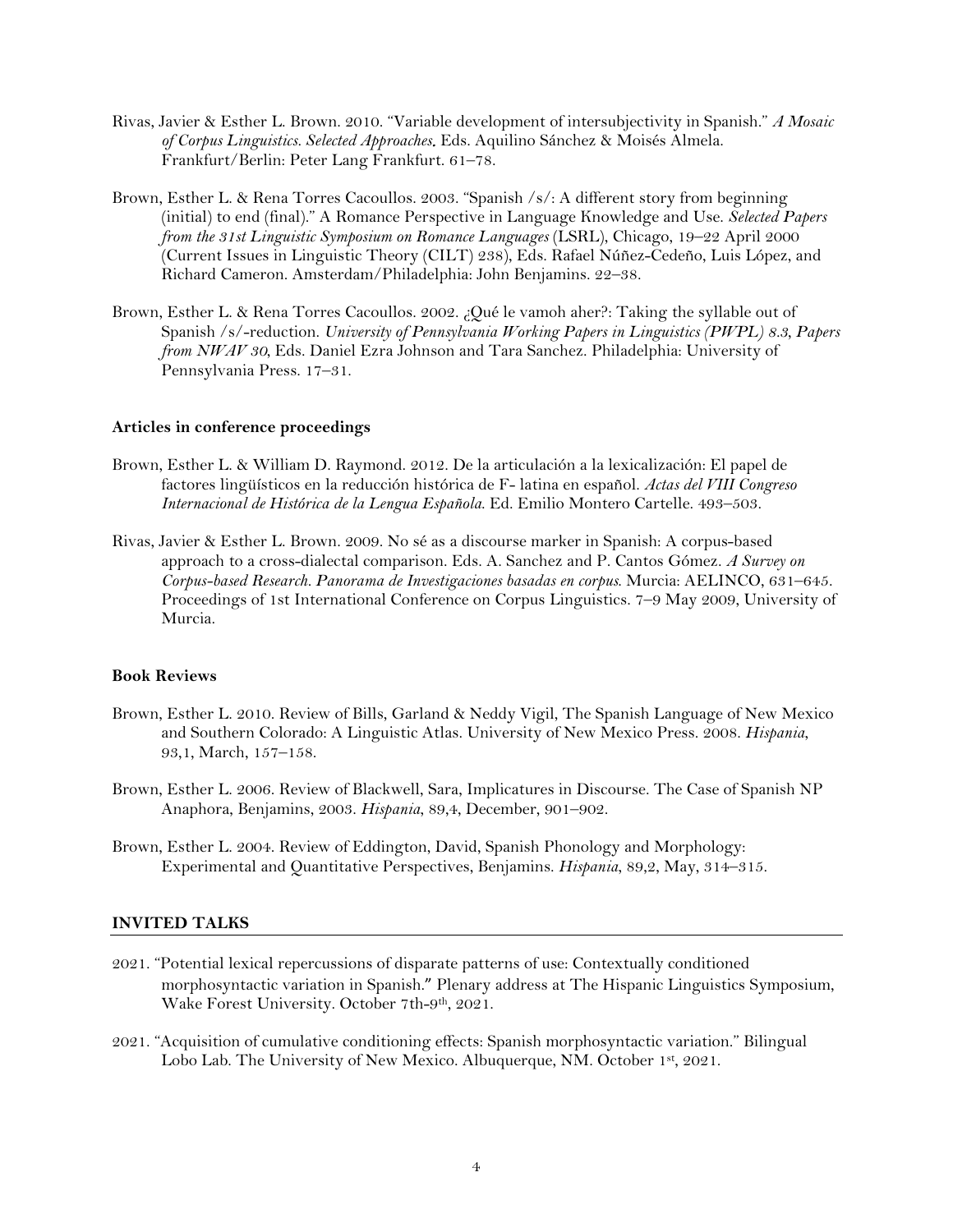- 2020. "The long-term accrual in memory of contextual conditioning effects." Keynote address at the  $6<sup>th</sup>$ PSUxLing Conference. The Pennsylvania State University. State College, PA. October 9th, 2020.
- 2020. "Lexical frequency effects in words' production rates: Operating independently or expressing an accumulation of contextual conditioning factors?" Us(e)Phon: Usage-based Approaches to Phonological Change. Workshop presented at LabPhon17, the biennial conference of the [Association for Laboratory Phonology,](https://labphon.org/) July 6th, 2020. University of British Columbia. Vancouver, Canada.
- 2018. "Usage-based effects are more than mere frequency counts: Inferential and experiential effects evident in variable forms." Keynote address at the  $7<sup>th</sup>$  Hispanic and Luso Brazilian Linguistics Conference. Phoenix, Arizona, Arizona State University. March 31st, 2018.
- 2018. "A language contact perspective on New Mexican Spanish Phonology." Latin American and Iberian Institute and the Center for Southwest Research, University of New Mexico, Albuquerque, NM. January 31, 2018.
- 2018. "How frequent or how likely? Mapping experience in variable forms." Department of Spanish and Portuguese and The Linguistics Department, Albuquerque, New Mexico. January 29, 2018.
- 2017. "The role of variable contexts in lexical reconstruction." The regularity principle in sound change. Approaching the Neogrammarian controversy in the 21<sup>st</sup> century, Department of Linguistics, Historical Comparative Linguistics, The University of Cologne, Germany. Co-author: William D. Raymond. July 20-21.
- 2014. "Variable pronunciation and grammatical usage patterns: What do they tell us about lexical representation?" Hispanic Linguistics Colloquium, Department of Spanish & Portuguese. The Ohio State University, Columbus, OH. November 7.
- 2014. "Contextual frequency effects in Spanish phonology". Usage-based Phonology of Spanish. Georgetown University, Washington, DC. March 14.
- 2013. "Phonological impacts of Spanish~English bilingualism: Word-initial /s/ reduction in Spanish". The Department of Modern Languages. The University of Texas, McAllen, TX, December 5-6.
- 2013. "The Traditional Spanish of New Mexico and Southern Colorado: Corpus-based analyses". The Department of Spanish and Portuguese. The University of New Mexico, Albuquerque, NM. September 28.
- 2012. "Contextual frequency effects in variation, change, and contact." The Center for Language Science and the Department of Spanish, Italian, and Portuguese. The Pennsylvania State University, September 13.

# **PRESENTATIONS AT PROFESSIONAL MEETINGS**

- 2020. "Phonological reduction in Spanish periphrastic future forms". The 10<sup>th</sup> International Workshop on Spanish Sociolinguistics (WSS10). Georgia Tech University. Atlanta, GA. April 4-5, 2020. COVID (re-scheduled). (Co-author: Javier Rivas).
- 2019. "Phonetic gradience and grammaticalization in the Spanish construction *es decir*". The Hispanic Linguistics Symposium. The University of Texas El Paso. El Paso, TX. October 24-26. (Coauthor: Javier Rivas).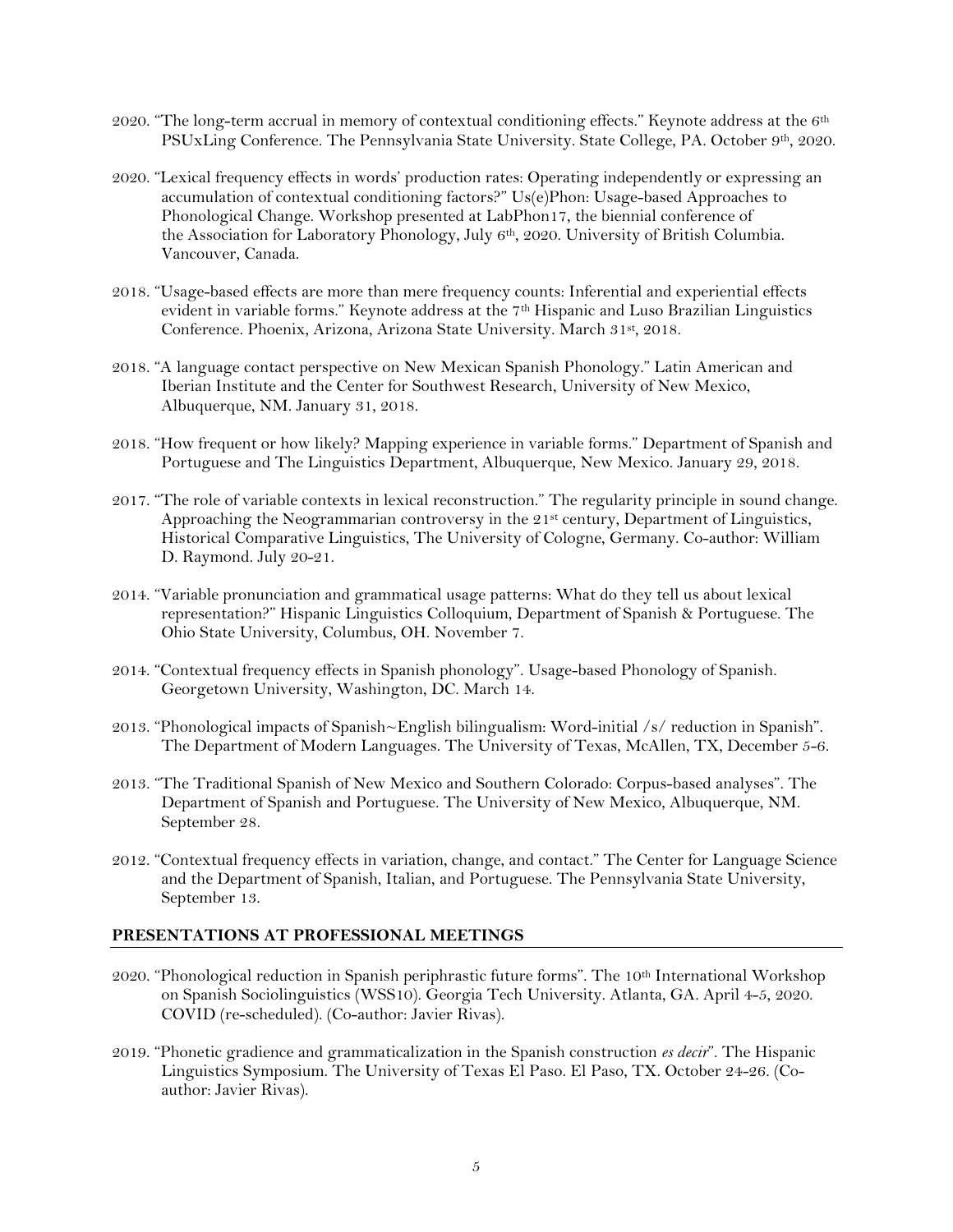- 2019. "The cumulative switch reference effect on Spanish-speaking children's [subject pronoun + verb] constructions". The Hispanic Linguistics Symposium. The University of Texas El Paso. El Paso, TX. October 24-26. (Co-author: Naomi Shin).
- 2018. "Subject expression in non-finite clauses: A variationist analysis". The 13th High Desert Linguistic Society Conference. University of New Mexico. Albuquerque, NM. November 9-11. (Co-author: Javier Rivas).
- 2018. "A quantitative variationist analysis of Galician inflected infinitives". The 3rd North American Symposium of Galician Studies. Regis University. Denver, CO. October 18-20. (Co-author: Javier Rivas).
- 2018. "Lexical impacts of words' history of occurrence in fast speech". The 47th Meeting of the Linguistic Association of the Southwest (LASSO). Brigham Young University. Provo, Utah. October 11-13. (Co-authors: Earl K. Brown, Rich J. File-Muriel, William D. Raymond).
- 2018. "A language contact perspective on Spanish phonology" The 47th Meeting of the Linguistic Association of the Southwest (LASSO). Brigham Young University. Provo, Utah. October 11-13.
- 2016. "Words' cumulative exposure to fast speech predicts reduction". New Ways of Analyzing Variation (NWAV). Simon Frasier University. Vancouver, Canada. November 3-6. (Co-authors: Earl K. Brown, William D. Raymond, Rich J. File-Muriel).
- 2016. "Predicting pronunciation variability: Implicit learning of words in contexts". Rocky Mountain Psychological Association. Denver, Colorado. April 14-16. (Co-authors: William D. Raymond, Alice Healy).
- 2015. "*Cállate un rato para yo hablar*: Pre-verbal subject expression in Spanish prepositional infinitival clauses". New Ways of Analyzing Variation (NWAV). Toronto, Canada. October 22-25. (Coauthors: Javier Rivas, Mayra Cortés-Torres).
- 2014. "Experimental data on English final t/d deletion rates: Modeling word representation with contextualized measures of word use". Georgetown University Round Table (GURT). Georgetown University, March 15, 2014.
- 2013. "Probabilistic cross-language phonological influence". 24th Conference on Spanish in the United States and 9th Conference on Spanish in Contact with Other Languages (SIUS). McAllen, TX, March 6–9, 2013.
- 2012. "The cumulative effect of reducing environments: Instance memory and representational change." Institute for Cognitive Science. The University of Colorado Boulder. November 9. (Co-author: William D. Raymond).
- 2012. "Fine-grained and probabilistic phonological interference: Analyses of Spanish-English cognates." Hispanic Linguistic Symposium. The University of Florida, Gainesville, FL, October 25–28, 2012. (Co-author: Mark Amengual).
- 2012. "From flexible to fixed word order in Puerto Rican Spanish: evidence from oral corpora." Conference of the Rocky Mountain Modern Language Association, Boulder, CO, October 9–13, 2012. (Co-author: Javier Rivas).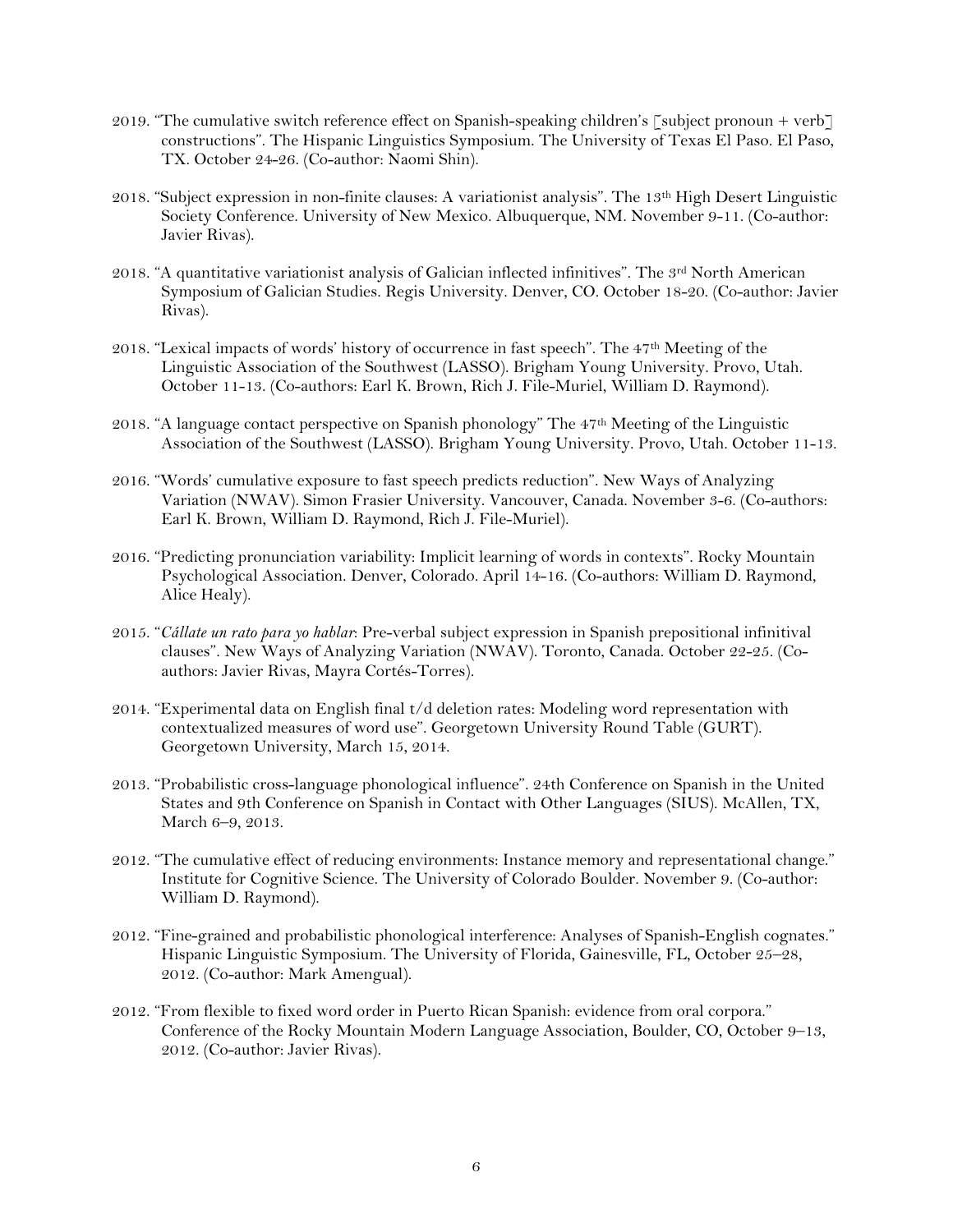- 2012. "The role of grammatical relation probabilities in the spread of language change: an example with Spanish existential haber 'there (be)'." Manchester Symposium on Existentials. The University of Manchester, Manchester, England. June 28, 29, 2012. (Co-author: Javier Rivas).
- 2012. "Intensifier variation in Puerto Rican Spanish: ¡bien/muy variables!" Workshop on Spanish Sociolinguistics 6, The University of Arizona, Tucson, Arizona, April 12–14, 2012. (Co-author: Mayra Cortés-Torres).
- 2011. "Word class effects in studies of phonological variation and change: A conditioning factor or epiphenomenon?" Hispanic Linguistics Symposium. Athens, Georgia, October 8, 2011.
- 2011. "Variable haber agreement in Puerto Rican Spanish." Spanish in the US / Spanish in Contact with Other Languages Conference. Sacramento, California, March 17–20, 2011. (Co-author: Javier Rivas).
- 2010. "Syntactic and pragmatic  $\lceil \text{ser/estar} + \text{adjective} \rceil$  use in Puerto Rican Spanish: ¡Está brutal!" Hispanic Linguistics Symposium: Workshop on Caribbean Spanish. Bloomington, IN. October 14, 2010. (Co-author: Mayra Cortés-Torres).
- 2010. "Patterns of information questions in Puerto Rican Spanish: Form and function correlations." 34th Meeting of the Linguistic Association of the Southwest (LASSO) XXXIX. Las Cruces, New Mexico. October 7–9, 2010. (Co-author: Javier Rivas).
- 2009. "No sé as a discourse marker in Spanish: A corpus based approach to a cross-dialectal comparison." I Congreso Internacional de Lingüística de Corpus (CILC'09), University of Murcia, May 7–9, 2009. (Co-author: Javier Rivas).
- 2009. "De la articulación a la lexicalización: El papel de factores lingüísticos en la reducción histórica de F- latina en español." VIII Congreso Internacional de Historia de Lengua Española (VIII CIHLE), University of Santiago de Compostela, September 14–18, 2009. (Co-author: William D. Raymond).
- 2009. "A quantitative analysis of word-initial stop/fricative variation in Spanish." 38th Conference of the Linguistic Association of the Southwest (LASSO). Brigham Young University, September 24–26, 2009.
- 2008. "¿Qué tú piensas?: A quantitative analysis of non-inverted questions in Puerto Rican Spanish." 37th Annual Meeting of the Linguistic Association of the Southwest (LASSO), Corvalis, OR, October 17–19, 2008. (Co-author: Javier Rivas).
- 2007. "Ojalá fuera asina: Así-asina variation in sociohistorical perspective." Georgetown University Round Table (GURT), Washington, DC, March 2007. (Co-author: Jessi Elana Aaron).
- 2006. "Phonological Evidence of Exemplar Connections: An Analysis of Spanish / English Cognates." 7th High Desert Linguistic Society (HDLS). Albuquerque, NM. November, 2006. (Co-author: David Harper).
- 2006. "The Effects of Discourse Context on Phonological Representation in Memory." 80th Annual Meeting of the Linguistic Society of America (LSA). Albuquerque, NM. January 5–8, 2006.
- 2004. "Phonological Evidence for the 'Chunking' of Lexical Material in Memory." 33rd Annual Meeting of the Linguistic Association of the Southwest (LASSO). New Orleans, LA. September 9–12, 2004.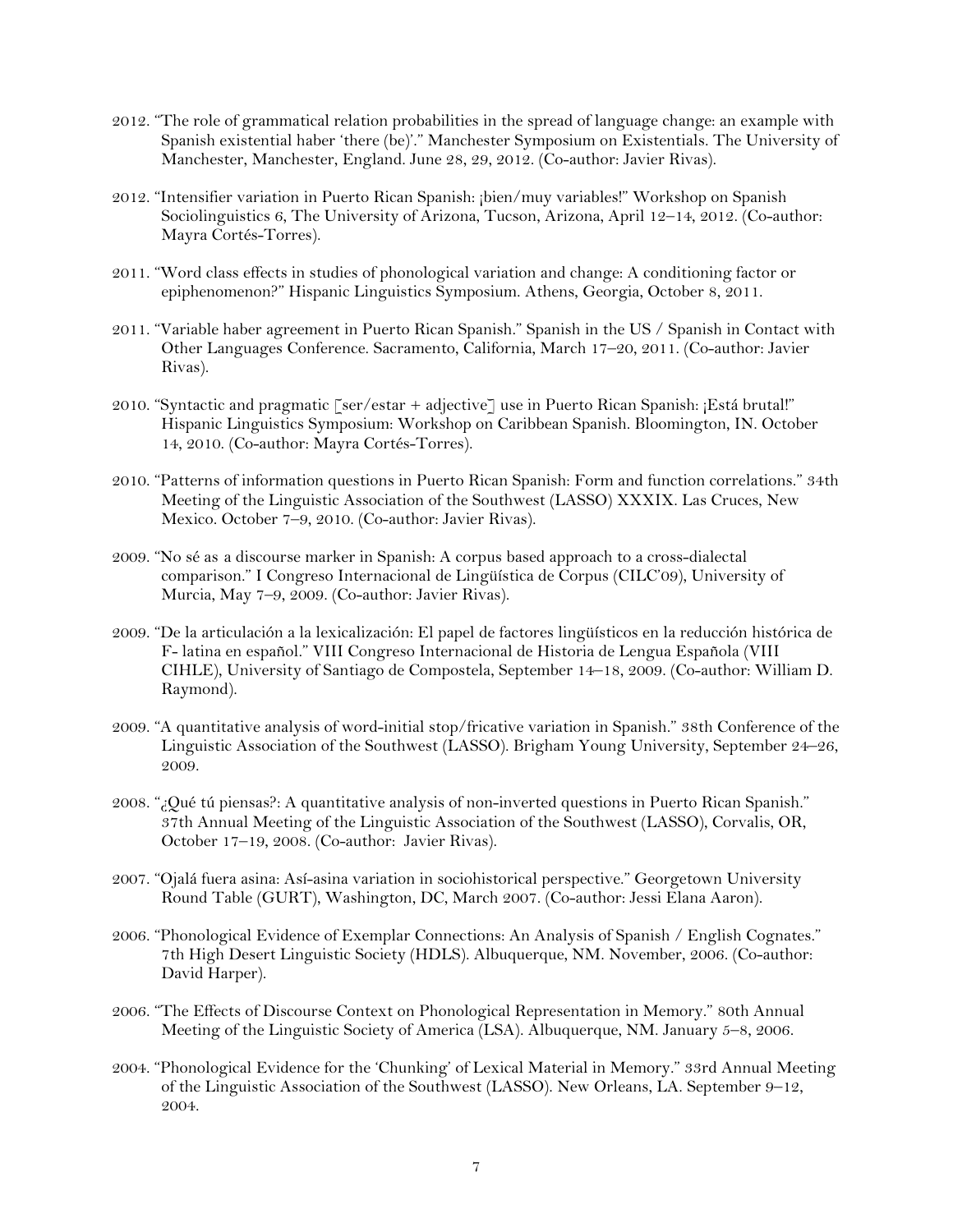- 2002. "The Contribution of Alternating Environment and Frequency of Occurrence in (Un)favorable Contexts to an Analysis of Phonological Variation." 5th Annual Meeting of the High Desert Linguistic Society (HDLS). University of New Mexico, Albuquerque, NM. November 1–2, 2002.
- 2002. "New Mexican and Southern Colorado Spanish /s/ Reduction; ¿Qué paha?" Mountain Interstate Foreign Language Conference (MIFLC). Furman University, Greenville, SC. October 10–12, 2002.
- 2001. "Spanish Syllable Initial s-aspiration: Qué Le Vamoh Aher?" New Ways of Analyzing Variation 30 (NWAV). North Carolina State University, Raleigh, NC. October 11–14, 2001. (Co-author: Rena Torres Cacoullos).
- 2001. "Spanish /s/: A Different Story From Beginning (Initial) to End (Final)." 31st Linguistic Symposium of Romance Languages (LSRL). The University of Illinois, Chicago, IL. April 19–22, 2001. (Co-author: Rena Torres Cacoullos).
- 2000. "La reducción de la /s/ inicial en el habla de Chihuahua, México." 29th Meeting of the Linguistic Association of the Southwest (LASSO). Centro Histórico, Puebla, Mexico. October 13–15, 2000.
- 2000. "Reflexive Pronoun Usage in the Spanish of Bilinguals Living in a Contact Situation." 18th National Conference on Spanish in the United States. The University of California, Davis, CA. April 7–9, 2000.
- 1999. "The Role of Phonetic Environment and Word Frequency in the Development of Latin F- in Spanish." 2nd Annual Meeting of the High Desert Linguistic Society (HDLS). The University of New Mexico, Albuquerque, NM. March 3–5, 1999.

# **TEACHING EXPERIENCE**

#### **Teaching Positions**

- Associate Professor, August 2014-present, Department of Spanish and Portuguese, University of Colorado.
- Assistant Professor, Fall 2004–July 2014, Department of Spanish and Portuguese, University of Colorado.

Instructor, Fall 2003–July 2004, Department of Spanish and Portuguese, University of Colorado. Adjunct Instructor, Spring 2002, Department of Linguistics, University of New Mexico, Albuquerque. Teaching Assistant, 1998–2003, Department of Spanish and Portuguese, University of New Mexico,

Albuquerque.

Instructor, Summer 1999, Department of Spanish, Trident Technical College, Charleston, SC. Visiting Instructor, 1994–1998, Department of Hispanic Studies, College of Charleston, Charleston, SC.

# **Graduate Courses Created And Taught**

Usage-based Approaches to Bilingualism Research Methods of Spanish Language Variation Spanish in Contact: Linguistic Outcomes Spanish of New Mexico and Southern Colorado Introduction to Hispanic Linguistics Introduction to Sociolinguistics Phonological Representation in Memory Language Contact Phenomena Phonological Analysis (University of New Mexico, Albuquerque, Spring 2002)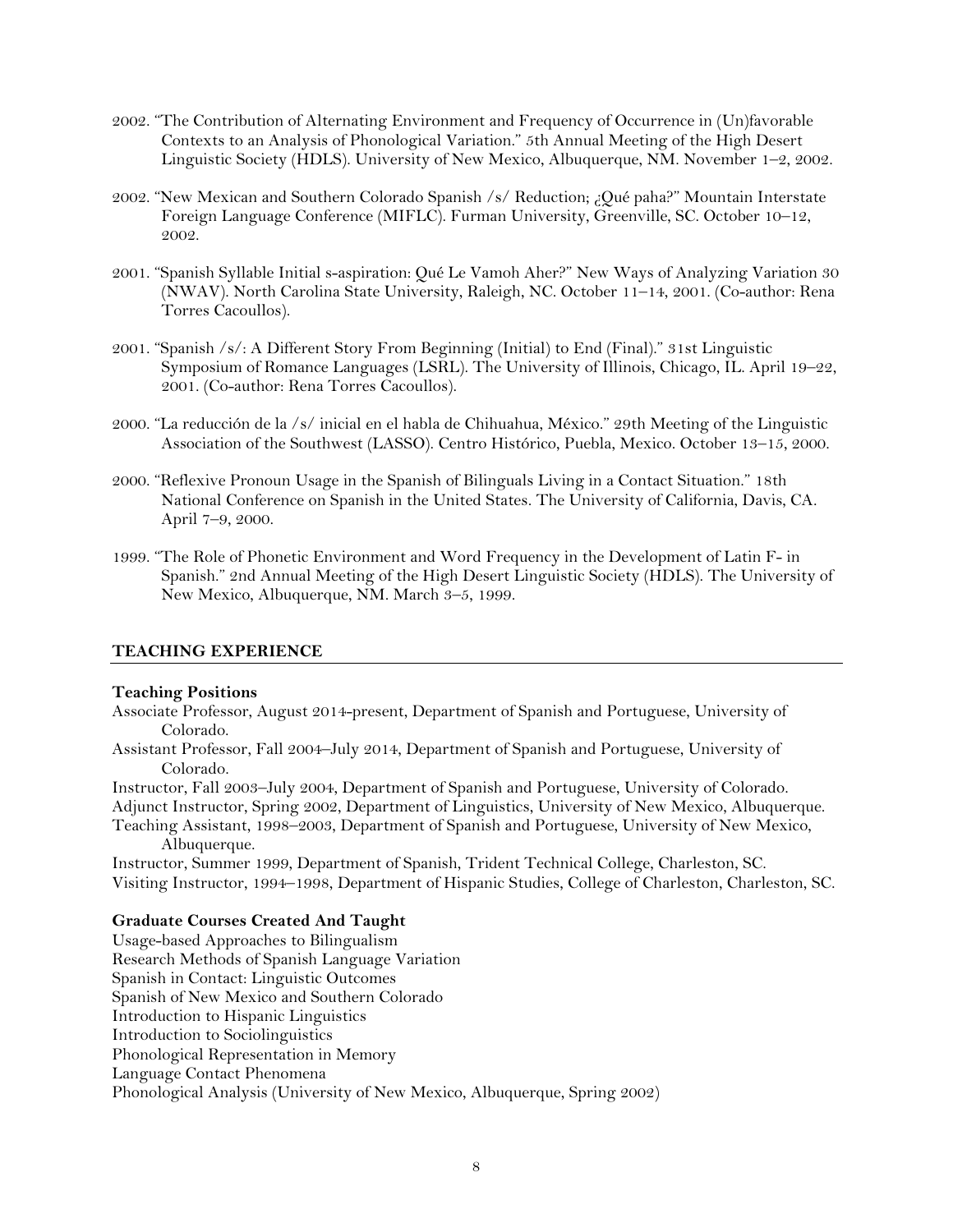## **Undergraduate Courses Created And Taught**

Linguistic Analysis of Spanish Introduction to Hispanic Dialectology Spanish of Southern Colorado & New Mexico Introduction to Hispanic Linguistics Introduction to Sociolinguistics Spanish in Contact: Linguistic Outcomes

# **Undergraduate Courses Taught**

Advanced Spanish Grammar (with significant revision) Spanish Phonology/Phonetics Spanish 3000 – Advanced Spanish Language Skills Spanish 2010

## **Independent Study**

Spanish phonetics & phonology. Summer 2010 Usage-based Phonology. Fall 2006.

# **Doctoral Thesis Committees**

- Coles-Harris, Evan. Department of Linguistics. University of Colorado. (April 2020). "Phonetic Convergence and Dialect Change in Nanjing, China"
- Gilmore, Monica. School of Education. University of Colorado. (May 2020) "Mathematics Teachers Support Spaces for Translanguaging Among Emerging Bilingual Students in Secondary Mathematics Classrooms"
- Ferreira Marques, Luciana. Department of Linguistics. University of Colorado. (December 2017) "Nasal and nasalized vowels in Brazilian Portuguese: A perceptual approach"
- Beer, Samuel. Department of Linguistics. University of Colorado. (May 2017) "Contraction in Nyang'i: A Descriptive and Comparative Study"
- Smith, Clara. School of Education, University of Colorado. (May 2017) "The academic experiences and trajectories of gifted, Spanish-speaking, Latino/a bilingual students: A multicase study"
- Elias Rodríguez, Antonio. School of Education. University of Colorado. (May 2017) "Teacher directives and learner response in a preschool classroom: A bilingual case study"
- Duman, Steve. Department of Linguistics. University of Colorado. (May 2016) "The space-time topography of English Speakers"
- Khalili, Niloofar. Department of Linguistics. University of Colorado. (May 2016) "A case study of Palatalization in Taleshi"
- Cano, Edilberto, School of Education. University of Colorado. (May 2015) "Towards the development of a biliterate assessment framework: The refinement of a biliteracy writing rubric."
- Harper, David, Department of Linguistics. University of Colorado (May 2014) "Perceptual factors in the evolution of Spanish approximants."
- Thomas, Michael, Department of Linguistics. University of Colorado (November 2013) "A Grammar of Sakun."
- Zellou, Georgia, Department of Linguistics. University of Colorado (April 2012). "Production and perception of nasality from both pharyngeal and nasal consonants in Moroccan Arabic."
- Stebbins, Jeff, Department of Linguistics. University of Colorado (May 2010). "Grammaticalization and tonogenesis in Vietnamese and related East Asian languages."
- Méndez-Barletta, Laura, School of Education. University of Colorado (May 2008). "Literacy acquisition among Mexican American students in rural Colorado."
- Han, Kyung-Im, Department of Linguistics. University of Colorado (October 2006). "Consonant cluster phenomena: A cross-linguistic comparison."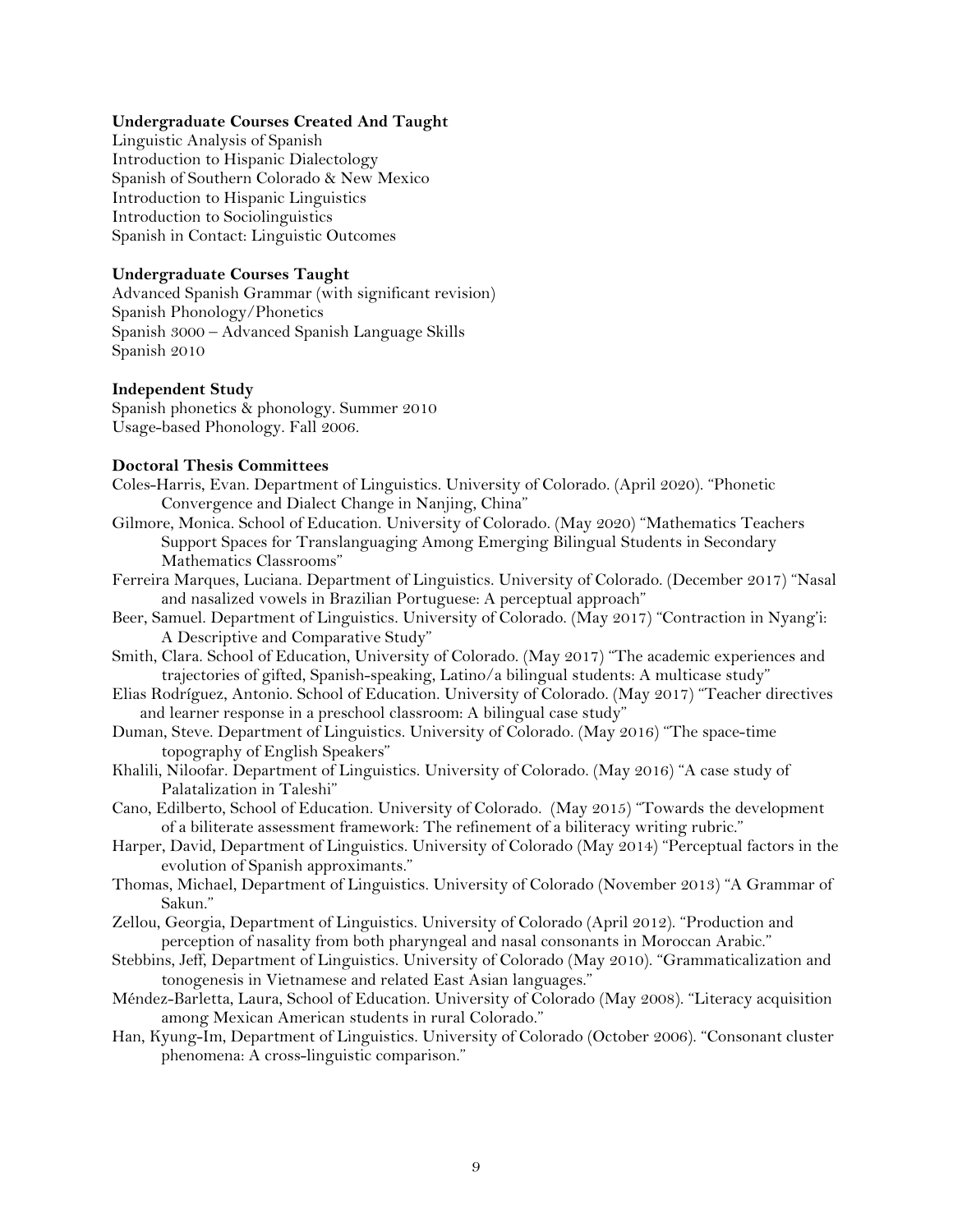## **MA Thesis Committees**

Alrashed, Fahad. Department of Linguistics. University of Colorado. "Investigation on the Effect of Postnasal Consonants on Nasals and Vowel Coarticulatory Nasalization".

Balder, Sara, Department of Linguistics. University of Colorado (April 2005). "Language, heterosexism, and identity: Normative Chilean discursive practices*.*"

## **Masters Committees, As Chair, MA Exam Committee, Department of Spanish and Portuguese**

Grenier, Brandon. Fall 2019-Fall 2021 (Language Contact) Treviño, Kelsey. Fall 2018-Spring 2020 (Usage-based Phonology) Rico, Rebecca. Fall 2017-Spring 2019, (Usage-based Phonology) Nolder, Elizabeth. Fall 2016-Spring 2018. (Usage-based Phonology) Laredo, Raquel. Fall 2015-Spring 2017. (Variation in Spanish) Welker, Craig. Fall 2015-Spring 2017. (Variationist Linguistics) Fisher, Elizabeth. Fall 2015-Spring 2017. (Language Contact) McFadden, Bridget. Fall 2014-Spring 2016. (Code-switching) Butterton, Meredith. Fall 2012-Spring 2014. (Spanish in the United States, Bilingualism) Gilboa, Tara. Fall 2012-Summer 2014. (Phonology) Usubillaga Cramer, Kelly. Fall 2011–Spring 2013. (Social Identity) Steuck, Jonathan. Fall 2011–Spring 2013. (Variationist Linguistics) McAllister, Alex. Fall 2011–Spring 2013. (Phonology) Berg, Haley. Fall 2010–Spring 2012. (Language Contact & Spanish in the United States) Grammon, Devin. Fall 2010–Spring 2012. (Phonology) Chávez, Verónica. Fall 2008–Spring 2010. (Phonology) Guardia, Giannina. Fall 2006–Fall 2009. (Language Contact) Montoya-Fillerup, Andrianne. Fall 2006–Fall 2009. (History of the Spanish Language) Rodríguez, Antonio. Fall 2005–Spring 2008. (Sociolinguistics) Harper, David, Fall 2005–Spring 2007. (Phonology) Santesteban, Sandra. Fall 2003–Spring 2005. (Second Language Acquisition / Pedagogy Haun, Verónica. Fall 2003–Spring 2005. (Second Language Acquisition / Pedagogy) Goettsche, Stephen. Fall 2003–Spring 2005. (Second Language Acquisition)

# **Masters Committees, As Member, MA Exam Committee, Department of Spanish and Portuguese**

Érick García Pineda Fall 2019-Spring 2021 (Frequency effects in Language Variation) Eduardo Montes Romero Fall 2019-Spring 2021 (Code-switching) Hannah Cunningham Fall 2019-Spring 2021 (Spanish in the United States) Derrek Powell Fall 2019-Spring 2021 (Usage-based Phonology) Aldaba, Edith. Fall 2017-Spring 2019. (Heritage language students and Education) Graham, Lori. Fall 2017-Spring 2019. (Language Variation) Álvarez, Natalia. Fall 2016-Spring 2018 (Language Contact and Code-switching) Cardenales, Norberto. Fall 2016-Spring 2018 (Usage-based Phonology) Satchwell, Helen. Fall 2015-Spring 2017. (Language Variation) Muñoz, Jessika. Fall 2014-Spring 2016. (Linguistic outcomes of Code-switching) Larson, Abigail. Fall 2013-Spring 2015. (Code-switching) Ramírez Urbaneja, Desirée. Fall 2013-Spring 2015. (Code-switching) Mitchell, Monique. Fall 2012-Spring 2014. (Bilingualism) Allani, Paola. Fall 2011–Spring 2013. (Sociolinguistics) Everett, Emily. Fall 2011–Spring 2013. (Grammaticalization) Martínez Guillem, Jorge. Fall 2011–Spring 2013. (Syntax) Kober, Jordan. Fall 2010–Spring 2012. (Grammaticalization) Sart, Berivan. Fall 2010–Spring 2012. (Morphosyntax) Madison-Garduño, Bryana. Fall 2010–Spring 2012. (Grammaticalization) Polson, Shauna. Fall 2008–Spring 2010. (Second Language Acquisition)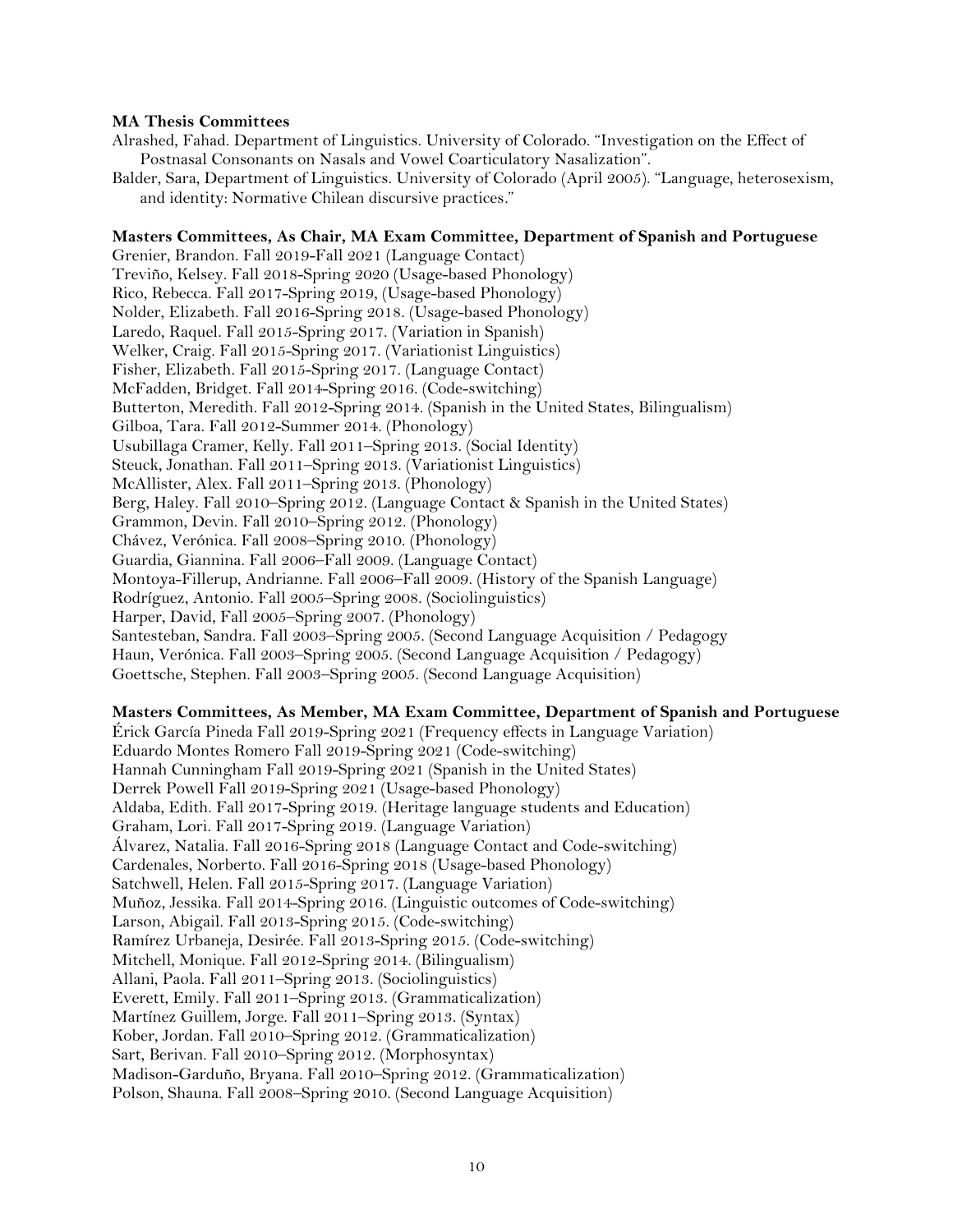Mendez Betancor, Alejandro. Fall 2008–Spring 2010. (Second Language Acquisition) Sierra Bermejo, Pablo. Fall 2008–Spring 2010. (Second Language Pedagogy)

## **Undergraduate Honor's Theses**

- Co-Faculty Advisor: LaChapelle, Chloe. "How different languages affect multilingual speakers' identities." General Honors, University of Colorado. 2018-2019.
- Committee Member: Pielke, Megan. "Language Learning Outside the Classroom: Evaluating the Efficacy of Instructional Repair Techniques in One-on-one Tutoring Sessions between University Students and Immigrant Employees." General Honors, University of Colorado. 2018-2019.
- Co-chair: Kemp, Danielle. "Adjective Gender Agreement in Situations of Language Contact and Specific Language Impairment." General Honors, University of Colorado. 2009–2010.
- Committee Member: Barber, Jared. "The functional range of preterit tense in American English." Department of Linguistics, University of Colorado. 2009–2010.
- Committee Member: Schlickenmaier, Matt. "Kant's Transcendental Deduction of Categories." Departmental honors. Department of Philosophy, University of Colorado. 2006.

#### **Undergraduate Research**

Kammerer, Sarah. Undergraduate Research Opportunity Grant (\$800). Fall 2015-Spring 2016. Malaver, Laura. Undergraduate Research Opportunity Grant (\$800). Summer 2013.

## **OTHER POSITIONS**

Visiting Scholar: The University of New Mexico, Albuquerque, NM. June 2017-May 2018. Supervisor of Advanced Intermediate Teaching Assistants, Fall 2000–Spring 2001, Department of Spanish and Portuguese, University of New Mexico, Albuquerque. Editorial Assistant, 1999–2000, *Hispanic Linguistics*.

Co-coordinator Study Abroad, Summer 1997, Department of Hispanic Studies, College of Charleston, Charleston, SC.

Language Instructor, 1993–1994, New European School, Barcelona, Spain.

## **SERVICE**

#### **Professional Community**

Co-Edit Special Issue *Languages* Revisiting Language Variation and Change: Looking at Metalinguistic Categories Through a Usage-Based Lens

Article & Chapter Reviews: *LABfonética, Issues in Hispanic and Lusophone Linguistics, Linguistics Vanguard, Studies in Hispanic and Lusophone Linguistics, Language Variation and Change, Hispania, Canadian Review of Linguistics/Revue canadienne de linguistique,* John Benjamins' *[Studies in Language](https://benjamins.com/#catalog/books/slcs)  [Companion Series](https://benjamins.com/#catalog/books/slcs)*, *Southwest Journal of Linguistics, Corpus Linguistics and Linguistic Theory, Selected Proceedings of the Hispanic Linguistic Symposium, Selected Proceedings of the International Workshop on Spanish Sociolinguistics, The SKY Journal of Linguistics*, *The Italian Journal of Linguistics, Journal of Sociolinguistic Studies, Phonology, Linguistics*.

Book Reviews: Georgetown University Press

Grant Proposal Reviews: National Science Foundation

Abstract Reviews: New Ways of Analyzing Variation (NWAV), Spanish in the United States and Conference on Spanish in Contact with Other Languages (SIUS), Workshop on Spanish Sociolinguistics, Curriculum Committee. LSA 2011 Summer Institute.